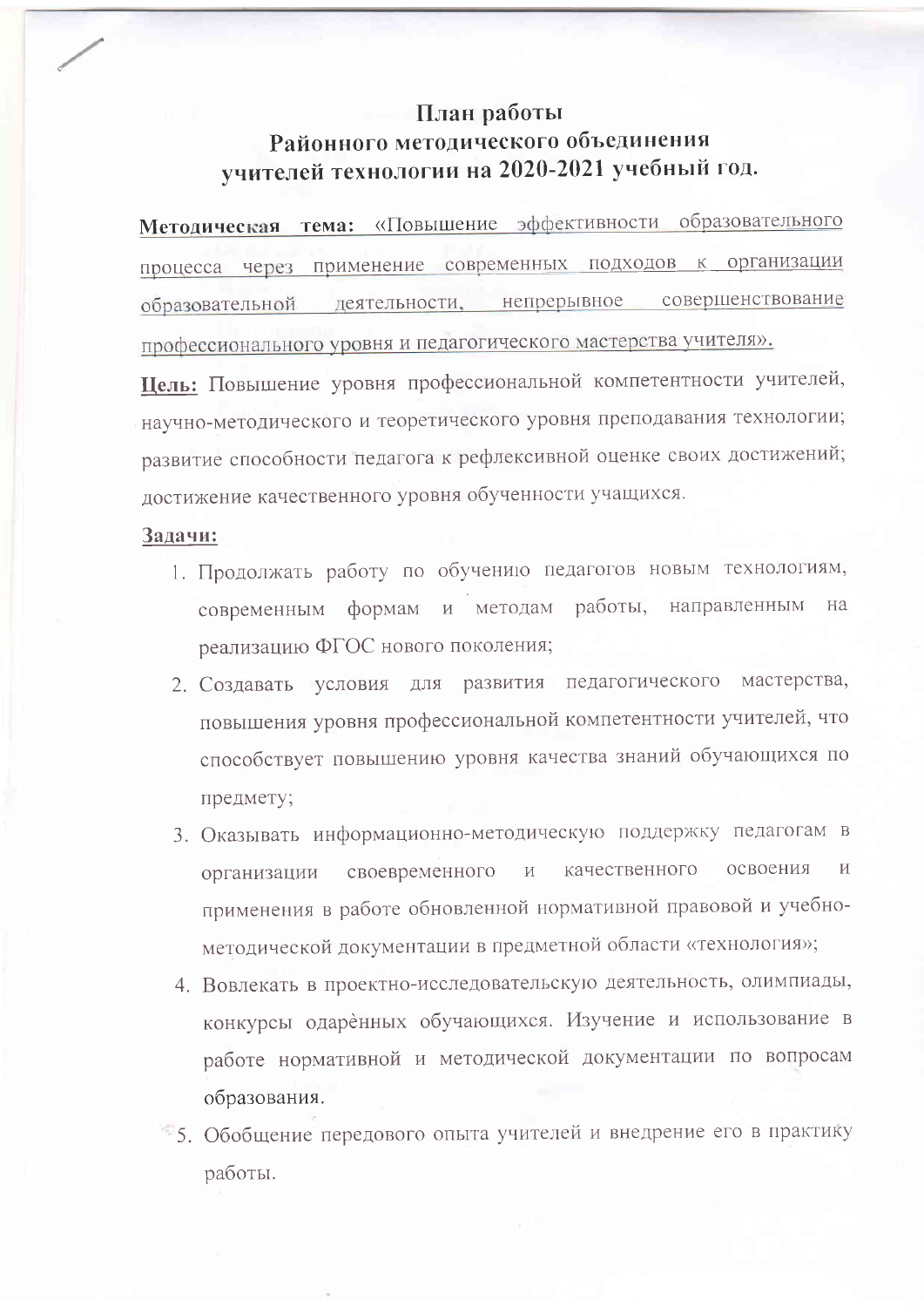информационной базы о профессиональном 6. Создание самообразовании учителей, стаже работы, о курсах повышения квалификации, др.

## Основные вилы леятельности РМО:

- 1. Изучение и распространение педагогического опыта учителей.
- 2. Организация мастер классов, проведение показательных, открытых уроков.
- 3. Разработка олимпиадных заданий.
- 4. Организация и проведения школьных предметных олимпиад.
- 5. Анализ результатов олимпиад.
- 6. Отбор методов, приемов и технологий, соответствующих ФГОС.
- 7. Создание базы данных педагогического опыта педагоговпредметников.
- использование инновационных технологий: 8. Эффективное технология проектной здоровьесберегающих технологии; деятельности; личностно-ориентированные технологии; гуманноличностные технологии; игровые технологии, компьютерные технологии в образовательную практику и современных подходов к организации образовательной деятельности.

## План работы районного методического объединения учителей технологии на 2020-2021 учебный год:

| Сроки      | Рассматриваемые вопросы                                                     | Ответственные |
|------------|-----------------------------------------------------------------------------|---------------|
| проведения |                                                                             |               |
| Август     | Тема: "Здоровьесберегающая среда на                                         |               |
|            | приоритетное<br>технологии как<br>уроках                                    |               |
| NB.        | направление в современном образовании".                                     |               |
|            | работы РМО<br>1. Анализ<br>учителей<br>технологии за 2019-2020 учебный год. | Талпа Г.В.    |
|            |                                                                             |               |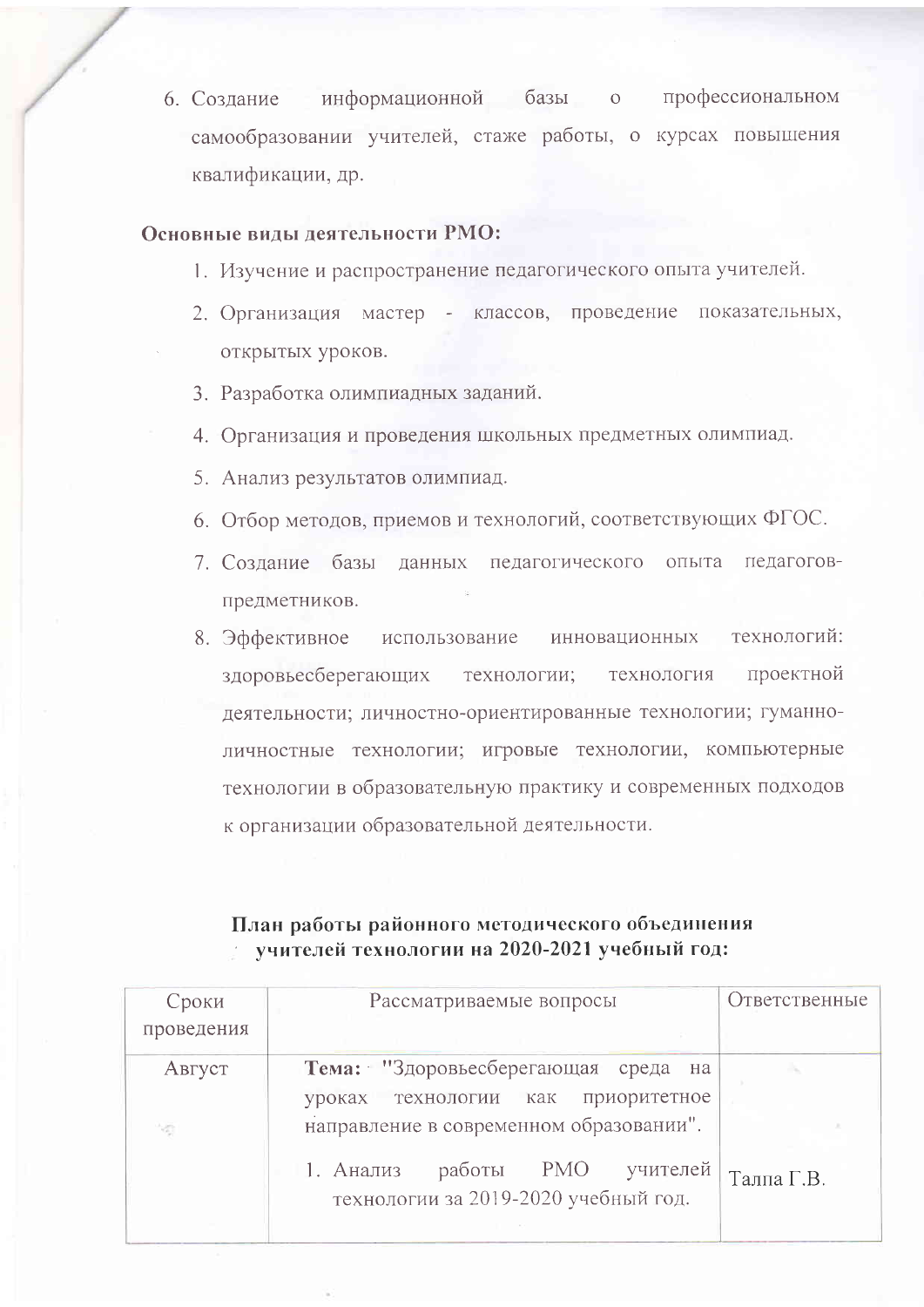|                    | 2. Планирование<br>работы на<br>2020-2021<br>учебный год.                                                                                                                                                                         | Талпа Г.В. и<br>все педагоги<br><b>PMO</b>                |
|--------------------|-----------------------------------------------------------------------------------------------------------------------------------------------------------------------------------------------------------------------------------|-----------------------------------------------------------|
|                    | 3. «Формирование<br>здоровьесберегающей<br>компетентности через уроки технологии<br>и внеклассную работу».                                                                                                                        | Речкунова Е.Н.<br>МБОУ<br>Красноярская<br><b>COIII</b>    |
|                    | 4. Дистанционное образование: формы и<br>методы реализации.                                                                                                                                                                       | Сюнина Т.С.<br>МБОУ<br>Камышевская<br>КСОШ                |
|                    | 5. Анкетирование.                                                                                                                                                                                                                 | Талпа Г.В.                                                |
|                    | 6. Разное                                                                                                                                                                                                                         | Все педагоги<br><b>PMO</b>                                |
| Октябрь-<br>ноябрь | Тема:<br>"Использование<br>индивидуального<br>творческого потенциала учащихся на уроках<br>технологии"                                                                                                                            |                                                           |
| Listen Bank        | 1. Олимпиады по технологии на школьном и<br>муниципальном этапах.                                                                                                                                                                 | Талпа Г.В.                                                |
| na mar ch          | 2. Использование методических приемов на<br>уроках<br>технологии<br>$\, {\bf B}$<br>соответствии<br>$\mathcal{C}$<br>требованиями олимпиадных заданий (обмен<br>опытом работы по подготовке учащихся к<br>олимпиадам школьников). | Карнаухова<br>O.B. MEOV<br>Лозновская<br>$\sim$ 11100     |
|                    | 3.<br>Развитие<br>индивидуальных творческих<br>способностей учащихся на уроках технологии<br>путем<br>подбора<br>более<br>эффективных<br>педагогических технологий.                                                               | Коровкина<br>B.M. MEOV<br>Красноярская<br>C <sub>OM</sub> |
| <sup>1</sup> d3    | Direct completed a large time<br>4. Разное.                                                                                                                                                                                       | Все педагоги<br><b>PMO</b>                                |

ä